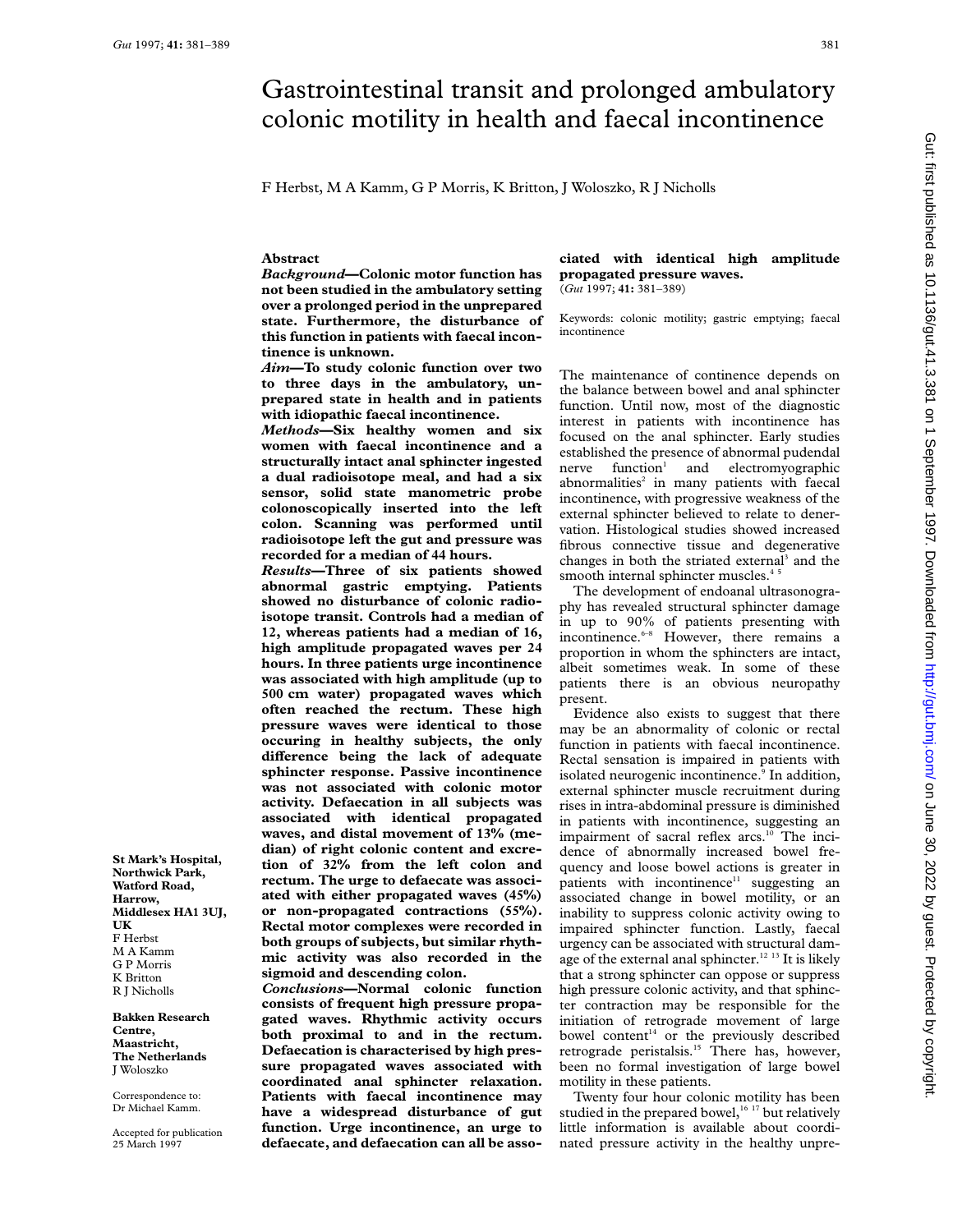pared colon over a prolonged period.18 19 Our first aim was therefore to characterise this further.

We hypothesised that patients with urge faecal incontinence may have increased colonic pressure activity or an imbalance between colonic activity and the ability of the sphincter to contract. We therefore conducted prolonged ambulatory left colonic and anal motility studies in the unprepared bowel of affected patients. We also wished to investigate whether there is an alteration in colonic storage and faecal distribution in patients with incontinence, and therefore simultaneously measured the transit of intestinal contents. Lastly, we wished to determine whether there may be an abnormality of autonomic gut function which extends beyond the large bowel and anal sphincter in patients with faecal incontinence.

# **Subjects and Methods**

PATIENTS WITH FAECAL INCONTINENCE

Six women with faecal incontinence without structural anal sphincter damage on endoluminal ultrasound were studied. None had features of irritable bowel syndrome (Rome criteria)<sup>20</sup> or other gastrointestinal disease. Their bowel frequency was within the normal range before the study. No patient had diabetes, scleroderma, neurological or metabolic disease. None was taking any medication which could influence bowel function. Their median age was 60 years (range 50–72). The duration of faecal incontinence ranged from three to 10 years. Three patients had had a hysterectomy previously. Table 1 shows the pattern of incontinence, obstetric and other relevant history.

Faecal incontinence was classified as passive if the patient lost liquid or solid stool into their underwear without their awareness. This has previously been shown to correlate with internal sphincter weakness and damage.<sup>13 22</sup> Urge faecal incontinence was defined as incontinence occurring with the patient's awareness owing to an inability to resist the call to stool

TABLE 1 *Anorectal physiological data in the study groups*

| Subject            | Age<br>(years) | <b>MRP</b> | MVC | <b>PNTML</b><br>(l/r) | Electrosensory<br>threshold $(a/r)^*$ | Vaginal<br>delivery | Type of<br>incontinence         |
|--------------------|----------------|------------|-----|-----------------------|---------------------------------------|---------------------|---------------------------------|
| Patients           |                |            |     |                       |                                       |                     |                                 |
| LK                 | 60             | 20         | 48  | 2.4/2.4               | 17/22                                 | $\overline{c}$      | $U$ rge +                       |
| PW                 | 64             | 70         | 90  | $2.4/-$               | 12/49                                 | $\mathbf{1}$        | passive<br>$U$ rge +<br>passive |
| FH                 | 56             | 68         | 20  | 2.1/2.5               | 9/36                                  | $\overline{c}$      | $U$ rge +<br>passive            |
| HW                 | 72             | 40         | 20  | 1.9/2.0               | 5/9                                   | $\overline{c}$      | Urge +<br>passive               |
| DR                 | 50             | 24         | 60  | 2.4/2.4               | 4/25                                  | 3                   | Urge +<br>passive               |
| GS                 | 60             | 40         | 80  | 2.4/2.6               | 6/12                                  | 3                   | Passive                         |
| Median<br>Controls | 60             | 40         | 54  | 2.4                   | 7/23                                  | $\overline{c}$      |                                 |
| ΕF                 | 39             | 115        | 30  | 2.2/2.6               | 6/24                                  | 3                   | $\boldsymbol{0}$                |
| <b>CN</b>          | 56             | 80         | 80  | 2.0/2.1               | 5/28                                  | $\mathbf{0}$        | $\mathbf{0}$                    |
| СH                 | 55             | 70         | 115 | 1.8/1.8               | 5/26                                  | $\overline{c}$      | $\boldsymbol{0}$                |
| IF                 | 62             | 160        | 60  | 2.0/2.3               | 5/29                                  | $\overline{c}$      | $\mathbf{0}$                    |
| PW                 | 62             | 92         | 40  | 2.1/2.1               | 7/74                                  | $\overline{c}$      | $\boldsymbol{0}$                |
| RC                 | 45             | 60         | 50  | 2.1/2.0               | 6/28                                  | $\overline{4}$      | $\mathbf{0}$                    |
| Median             | 50.5           | 86         | 55  | 2.1                   | 6/28                                  | $\overline{2}$      |                                 |
|                    |                |            |     |                       |                                       |                     |                                 |

MRP, maximum resting pressure (cm H<sub>2</sub>O) (normal >40); MVC, maximum voluntary contraction (cm H<sub>2</sub>O) (normal >40); PNTML (l/r), pudendal nerve terminal motor latency (ms), left/right (normal <2.4).

\*(mAmp), anus/rectum (normal <11/50).

Normal values are derived from our laboratory.<sup>21</sup>

and reach a toilet in time. This symptom correlates best with external anal sphincter weakness or damage. $^{13,22}$ 

# HEALTHY VOLUNTEER CONTROL SUBJECTS

Six women with no gastrointestinal symptoms, normal bowel habit and no history of anorectal incontinence or urgency were studied. All had a bowel frequency between three times per day and three times per week,<sup>23</sup> and none took drugs which could have affected bowel or anal sphincter function. Their median age was 51 years (range 39–63), which was not significantly different from the patient group (p=0.17, Mann–Whitney U test). Two women had had a hysterectomy previously. The control group's details are shown in table 1.

# ANORECTAL PHYSIOLOGICAL STUDIES AND ANAL ENDOSONOGRAPHY

Anorectal physiological studies were performed at least one day prior to the motility studies, according to previously published techniques. Anal manometry was performed using a water-filled microballoon station pullthrough technique<sup>24</sup> to determine the maximum resting and voluntary contraction pressures. Pudendal nerve terminal motor latency measurements were made bilaterally using a disposable electrode (13L40, Dantec, Skovlunde, Denmark) and a nerve stimulating apparatus (Neuromatic 2000, Dantec). Anal and rectal mucosal electrosensitivity thresholds were measured using a bipolar ring electrode (21L11, Dantec) placed 1 cm above the anal verge, and 6 cm above the upper limit of the anal canal high pressure zone, respectively.<sup>25</sup> Anal endosonography was performed using a 10 MHz probe (B&K Medical, Gentofte, Denmark).

Patients and volunteers were admitted to the hospital on the day prior to commencement of the study and fasted over night.

# MANOMETRIC TUBE INSERTION

On the first morning subjects received a 128 ml phosphate enema (Pharmax Ltd, Bexley, UK). After an intravenous injection of 2.5 mg midazolam a colonoscope was advanced to the midtransverse colon or to the point where faecal loading prevented further progress. A guide wire (Amplatz type, THSF-35-260-AES, William Cook Europe A/S, Bjaeverskov, Denmark) was inserted into the bowel through the endoscope biopsy channel, and the endoscope was then withdrawn.

A flexible manometry probe 3.5 mm in diameter was used, which contained six solid state transducers (Gaeltec Ltd, Dunvegan, Isle of Skye, UK). The first (most proximal) transducer on the probe was located at 1 cm from its tip, and distances between sensors were 17.7 cm for the proximal three and 10 cm for the distal two, thereby spanning a length of 72 cm. The probe was taped to PTFE (polytetrafluoroethylene) tubing (inside diameter 3 mm, outside diameter 4 mm) (Azlon, TWN640, Bibby Sterlin Ltd, Stone, Staffordshire, UK) to make it stiffer.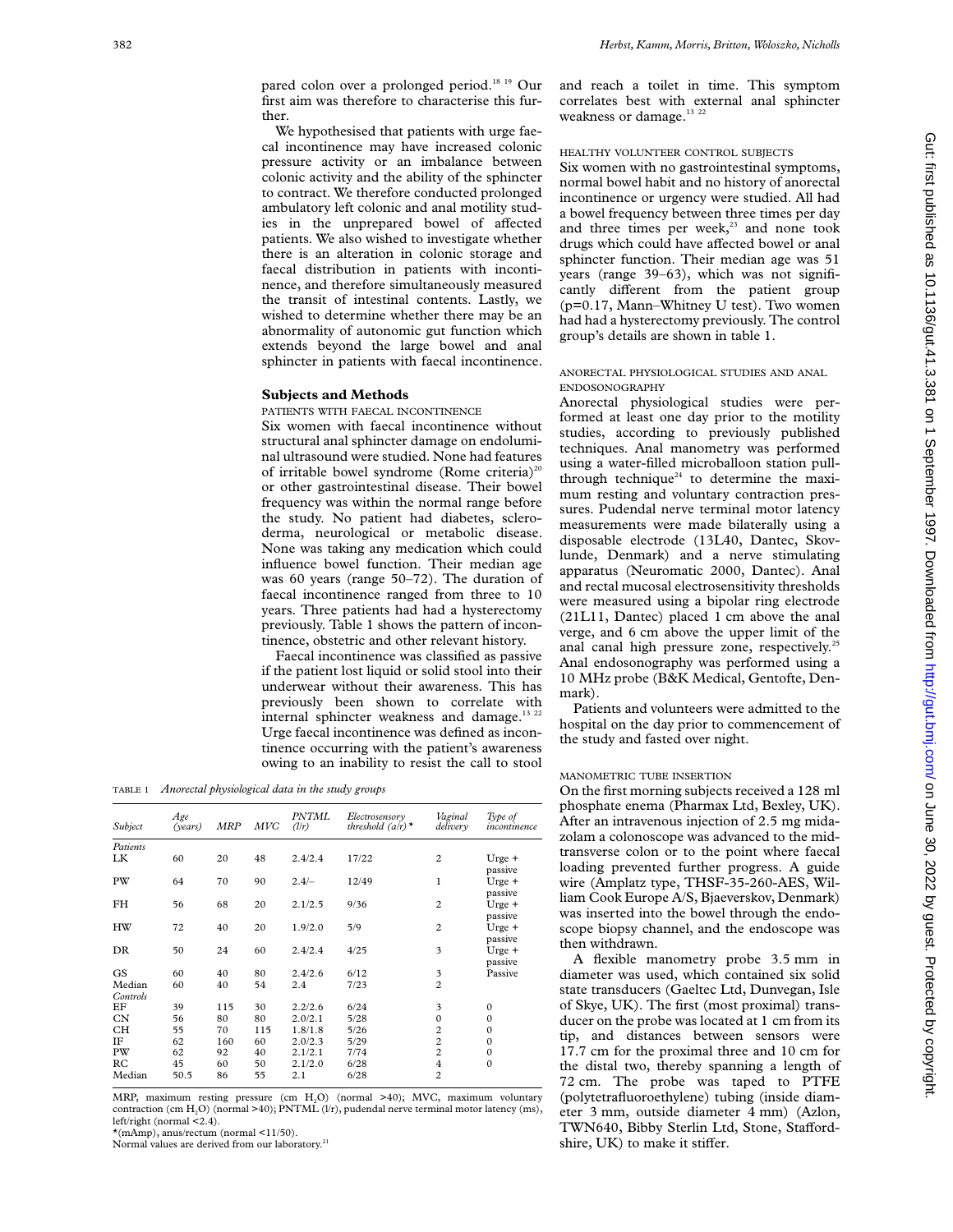At endoscopy, the stiffening tube was fed over the guide wire. The five proximal transducers were positioned in the colon and rectum and the most distal one in the anal high pressure zone. After insertion was complete the position of the probe was checked fluoroscopically using a freeze frame technique to minimise radiation exposure, and the transducer positions noted. Further screening was undertaken at 24 and 48 hours during the study or if the probe was partially expelled. Each screening episode was for one to two seconds, and the frozen image then used to assess tube position. The probe and supporting catheter were taped to the buttocks and the probe connected to a portable solid state recorder (UPS 2020, Medical Measurement Systems (MMS), Enschede, Holland). A sampling rate of 4 Hz in each of the six channels enabled 20 hours of uninterrupted data to be stored in the 1 Mb of random access memory. The data were downloaded as required to a personal computer (IBM 486 PC) and thereafter recording was continued. This resulted in interruptions of about 20 minutes.

#### STUDY PROTOCOL

During the study participants were freely mobile within the hospital. They kept a written diary of their activities in addition to recording events including eating, drinking, sleeping, urge to defaecate, and start of defaecation, using specific buttons on the portable recorder. The perineal area was checked frequently and the tape re-fixed as required to keep the probe in the correct position.

Apart from the first day, when subjects fasted in the morning and received the isotope containing pancake and orange juice as lunch, a standard diet of 1890 kcal was given. Subjects received a standard diet of breakast (cereal and toast), lunch (salad roll) and dinner (chicken with vegetables). Additional drinks were allowed ad libitum.

#### GASTROINTESTINAL TRANSIT

With the manometry probe in place, the gut transit study was started on the same day at midday, a minimum of two hours after its insertion. A previously described technique was used.<sup>26</sup> Briefly, 8 MBq of <sup>111</sup>Indium labelled resin beads were incorporated into a 630 kcal pancake and was used as marker for the solid phase. <sup>99m</sup>Technetium labelled antimony sulphide colloid (30 MBq) in orange juice was used as the marker for the liquid phase. The calculated effective dose equivalent administered for both activities amounted to 4.6 mSv. $27$ 

Activity of the meal was measured immediately prior to the investigation by scanning (Siemens ZLC 7500, Germany). This large field view gamma camera images the whole abdomen and was fitted with a medium energy parallel collimator and peaked for 247 KeV and 172 KeV with a 15% window for both energies. It was connected to a Hermes (Nuclear Diagnostics Ltd, Northfleet, Gravesend, Kent, UK) acquisition module and a work station (SparcStation 5, Sun Micro Systems, London, UK) for data storage and analysis.

Initially, the gastric emptying and small bowel transit times were determined according to previously published protocols.<sup>28</sup> To correct for tissue attenuation, each anterior view was immediately followed by a posterior view. Data were collected in static mode for 30 seconds for each view. Scans were obtained every five minutes for the first hour, every 15 minutes for the following two hours and finally after six hours.

For large bowel scanning only the progress of the solid phase was recorded. The first colonic scans were obtained after six hours (at 1800). The second set of scans was obtained at 0900 the following morning (21 hours after the start of the study) and thereafter at hourly intervals until 1800 hours. Additional scans were taken after each defaecation. This regimen was continued on all following days until scanning ceased 69–75 hours after it began, or earlier if more than 90% of the radioisotope had been passed.

#### ANALYSIS OF MOTILITY RECORDINGS

Pattern analysis was performed manually using visual analysis on the computer screen by two investigators. High amplitude propagated pressure waves were defined as pressure rises with a characteristic appearance of more than 100 cm of water amplitude propagated over three or more transducers. Their total number in each 24 hour period, their relation to defaecation (within 15 minutes), faecal urgency, physical activity (within 10 minutes after waking up), sleeping, and eating (within 60 minutes of finishing a meal) were also noted. Events of faecal urgency entered on the portable computer by the subjects were analysed and associated motility patterns and their anatomical location recorded.

Rectal motor complexes, defined as rhythmic pressure changes recorded in the rectum, lasting more than three minutes and having a frequency between two and six per minute, $29-31$ were identified and their number, duration, frequency, and amplitude recorded. Rhythmic pressure changes of a similar pattern recorded from more proximal channels were similarly documented.

### ANALYSIS OF RADIOISOTOPE DATA

Regions of interest were created for the stomach, small bowel and different sections of the large bowel. For each time point, to determine the true count in each region the geometric mean was calculated from anterior and posterior scans. Time-activity curves were then created for each region, expressed as a percentage of the total count. Correction was made for radioisotope decay and Compton scatter $32$  but not for background, as this was similar for all scans.

The rate of gastric emptying was determined for both the liquid and solid phases as previously described.28 The lag phase was determined in two ways: (i) as the time interval from the start of scanning until 5% of isotope had passed into the duodenum and (ii) as the time interval from the start of scanning to the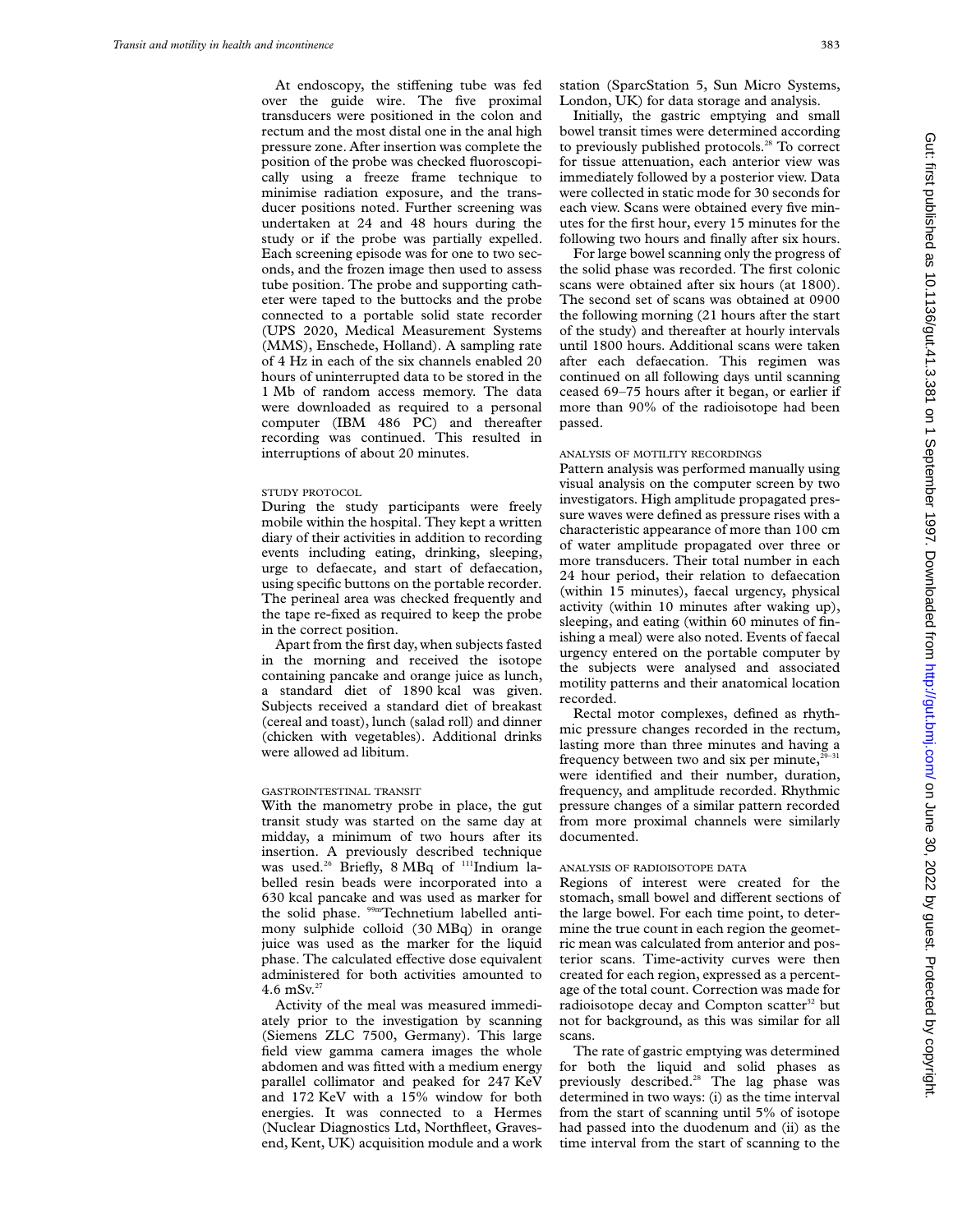first arrival of isotope in the duodenum. This was determined visually from the sequential scans. In addition, the half time for gastric emptying of solid and liquid, and the percentage of isotope left in the stomach at three hours and six hours, were determined. Small bowel transit time for solids was calculated as the time from first duodenal entry to first caecal entry. Comparisons were made between the study groups for gastric emptying for the liquid and solid phases and small bowel transit of solids.

# COLONIC SCANS

Six regions of interest were created as desribed previously.33 These were caecum and ascending colon, hepatic flexure, transverse colon, splenic flexure, descending colon, and rectosigmoid.

The centre of mass of radioisotope was derived from the following formula:

Centre of mass=(FROI1×1+FROI2×2+ . . . FROIn ×n)

where F denotes the fraction of counts per region of interest (ROI) and n the number of the region according to the predefined sequence, from caecum (region 1) to stool (region 7).34 Comparisons were made between the two study groups for the position of the centre of mass at 24 and 48 hours.

To examine the effect of defaecation on the distribution of colonic contents, the colon was also divided into two regions, namely the right colon (up to the splenic flexure) and left colon (splenic flexure distally). The change in percentage count associated with defaecation in these two regions was calculated.

To determine whether patients with incontinence had abnormal transit or storage in different parts of the large bowel, the area under the time activity curves for each region for each patient was calculated for the time periods from 0–24, 24–48 and 48–72 hours. These areas under the curve were calculated using digital imaging and processing software (Image, National Institutes of Health, USA). These areas were expressed in hour per cent units. Comparisons for each time period were made between patients and controls.

To determine whether the average output per bowel action was different between patients and controls, the percentage of isotope passed during each defaecation was averaged for each subject and compared between the two groups.

The study was approved by the City and Hackney Ethical Committee, and all participants gave written informed consent.

#### **Results**

# ANORECTAL PHYSIOLOGICAL TESTS

Table 1 shows the anorectal physiological data for both patients and controls. The maximum resting pressure was significantly lower in patients than controls (median (range), 40 (20–70) *v* 86 (60–160) cm water; p=0.012). The maximum squeeze pressures were not significantly different between the two groups. Pudendal nerve terminal motor latencies were longer in patients (2.4 (1.95–2.5) *v* 2.1  $(1.8-2.4)$  ms;  $p=0.08$ ). Anal and rectal sensa-

tion did not differ significantly between the two groups.

Anal endosonography revealed no structural damage in any of the patients. Five controls had normal anal endosonographic findings. One healthy subject (EF), who had two previous forceps deliveries, had a narrow external anal sphincter defect anteriorly but no internal sphincter abnormality on endosonography. This volunteer also had a normal resting pressure and borderline low squeeze pressure increment (table 1). She was fully continent.

#### COLONOSCOPY AND PROBE POSITIONING

Colonoscopy was well tolerated by all subjects. No pathological findings were recorded in eight studies. Of the remainder, two (one patient and one control) had sigmoid diverticula and two (both controls) had rectosigmoid adenomas. The latter completed the study and had a polypectomy at a later date.

Fluoroscopy following insertion of the manometric probe showed that the most proximal transducer was located in the transverse colon in five subjects (three patients and two controls), in the splenic flexure in three (two patients, one control), and descending colon in two (two controls). One subject in each group had a rectosigmoid study only because of a long sigmoid colon which contained the entire probe.

#### TECHNICAL DETAILS

The total recording time obtained during the motility studies was 506 hours, 261 in patients and 246 in controls. Individual recording times ranged from 24 to 56 hours with a median of 44 hours (median: patients 49 hours; controls 42 hours). The recording times comprised 359 hours when subjects were awake (median: patients 35 hours; controls 29 hours) and 148 hours of sleep (median: patients 13 hours; controls 14 hours).

Nine of the 12 subjects retained the probe without major positional changes of sensors as determined by fluoroscopy at 24 and 48 hours. The probe changed position in three studies. In the first patient the whole probe moved distally during defaecation and looped in the rectum after 24 hours. The loop was corrected and fluoroscopy showed that the most proximal sensor was then situated in the descending colon, and recording continued. The remainder of the probe was finally expelled during defaecation after 30 hours. As a result, a stiffer supporting tube was used in subsequent studies. Two other subjects expelled the distal two and three sensors during bowel movements at 24 and 45 hours, respectively, because of a fixation problem. Screening revealed that this led to straightening of the rectosigmoid part of the probes but only slight positional changes of the more proximal sensors, which remained in the same colonic segment.

Despite checking fixation of the perineal tape every two to three hours during the day and re-taping as required, it was almost impossible to maintain the anal sensor in the desired position, especially after 24–36 hours due to sweating, the length and weight of the probe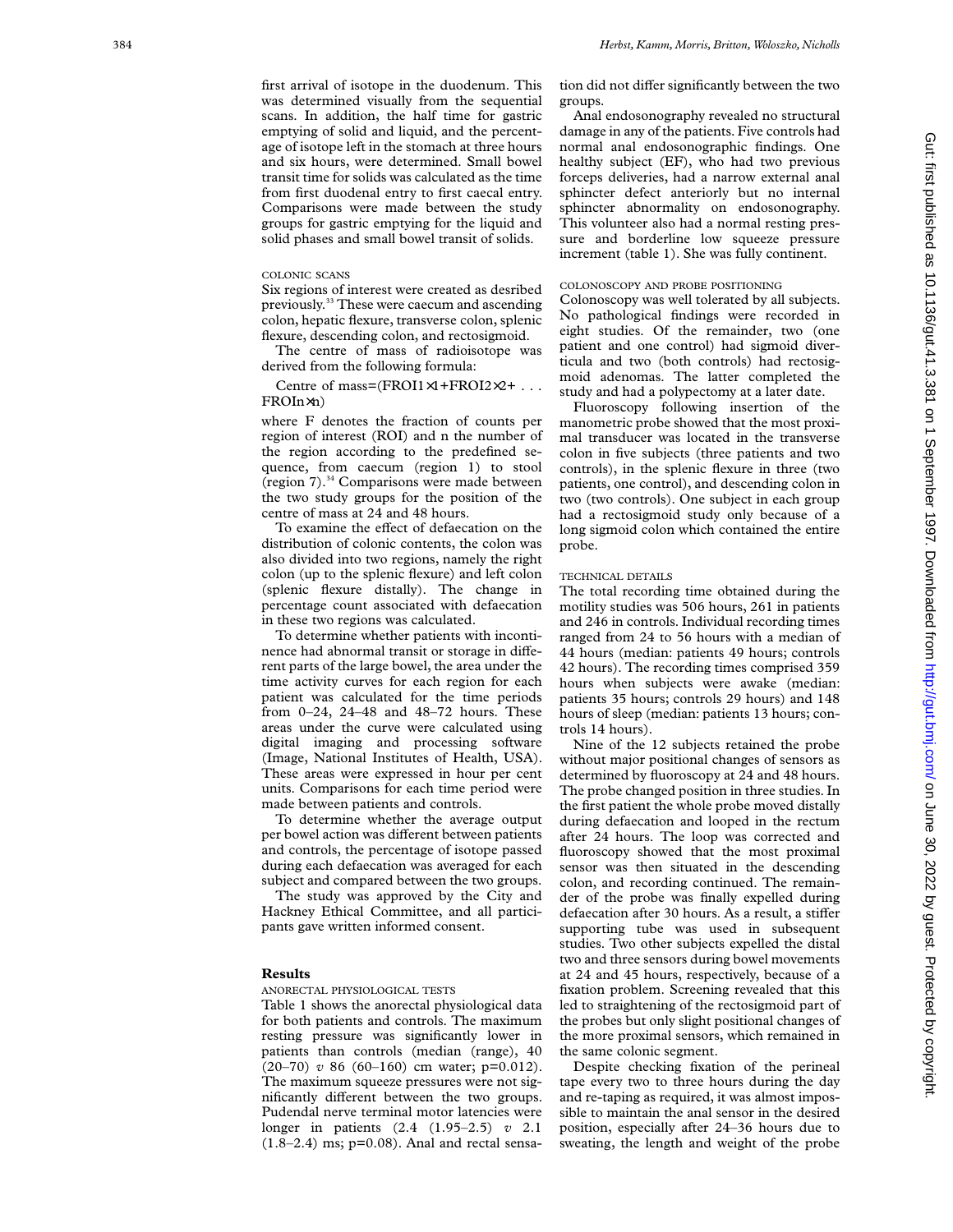

*Figure 1: High amplitude propagated pressure wave (maximum pressure 470 cm water) in a patient, associated with urge faecal incontinence (right of the figure). The wave starts at least as proximal as the distal transverse colon and propagates as far as the rectum. The rectal pressure is 204 cm water. Note the lack of a protective anal pressure rise. This episode of urge incontinence was preceded by repeated high pressure rises in the rectum, sigmoid and descending colon (left of figure), which were perceived as a strong urge to defaecate.*

and the fact that subjects were ambulant. Findings at perineal inspection every two or three hours were recorded in the subjects' diaries and subsequent analysis of anal motility traces was restricted to the valid periods.

Late transducer failure was a problem in studies after about 30 hours in some channels. This was mainly due to the ingress of moisture into the transducer chambers related to the hostile colonic environment, leading to electrical instability. This did not involve more than one transducer in any one study and did not prevent the accumulation of data about mass movements over several transducers.

## MOTILITY ANALYSIS

#### *Defaecation*

In addition to a similar duration of the study in patients and controls, the total number of bowel movements analysed was similar for the two groups: median (range) patients 3 (0–8), controls  $4(0-8)$ .

#### *Sensation of urge to defaecate*

The event button was pushed on 256 occasions to record an urge to defaecate. This was associated with high amplitude propagated pressure waves in 114 (45%). Non-propagated contractions were recorded on the remaining 142 (55%) occasions, and were located equally in the descending colon, descending colon and sigmoid, and sigmoid only. A small proportion (6% of all urge episodes) were recorded in the rectum only.

#### *Episodes of incontinence*

None of the control subjects had any incontinence. Three patients had one, two and four episodes of urge incontinence. In all three patients urge incontinence was associated with a similar pattern of associated pressure events.

High amplitude propagated pressure waves, always initially recorded from the most proximal channel (transverse colon or splenic flexure), progressed into and included the rectum. These were either single or a sequence of two or three waves. These high pressure waves were often up to 500 cm water in amplitude, and were highest in pressure in the descending and sigmoid colon. The rectal pressure component of this high amplitude propagated contraction was often high, at up to 250 cm water. The characteristics of these high pressure propagated waves which occurred in association with urge incontinence were the same, in terms of propagation of velocity and amplitude, as those which occurred in association with normal defaecation. The anal pressure response was usually low, and below that recorded in the rectum (fig 1).

In one patient the high pressure propagated activity was preceded by repeated regular high amplitude pressure rises occuring synchronously in the rectum, sigmoid and descending colon (fig 1). This was perceived as a strong urge to defaecate.

Three other patients had passive incontinence only. This was not associated with any detectable colonic or rectal pressure activity.

Healthy controls demonstrated identical patterns of high amplitude propagated pressure waves. These were often associated with an urge to defaecate. They were not associated with incontinence.

The anal canal pressure in association with these high amplitude propagated contractions was variable. Sometimes the pressure fell as these contractions started (fig 2). At other times the anal pressure rose or did not change. It was not possible to be certain about the anal pressure response to all colonic or rectal pressure changes, due to difficulty with retention of the anal pressure sensor precisely in the anal canal throughout the study.

# *High amplitude propagated pressure waves*

In total, 313 high amplitude propagated pressure waves were observed, 176 in patients and 137 in controls. Their minimum propagation length was 36 cm (observed over three transducers). Patients had a median (range) of 16 (7–21) times per 24 hours, and healthy controls had a median of 12 (6–25) per 24 hours (p=0.87, Mann–Whitney U test).

When considering both groups together 69 (22%) of these high amplitude propagated waves progressed from the most proximal sensor (transverse colon or splenic flexure) into the rectum, a total bowel length of 62 cm. These prolonged propagated waves occurred equally in the two groups, with 30 (17%) in patients and 39 (29%) in controls. The median number seen per 24 hours of these long propagated waves was 2.3 (range 0–7) in patients and  $2.1$  (1–15) in controls.

When considering both groups of subjects most (97%) of the high amplitude propagated waves occurred while subjects were awake. Their occurrence was related to defaecation (27%), meals (25%), and waking up (12%), while in 34% there was no obvious associated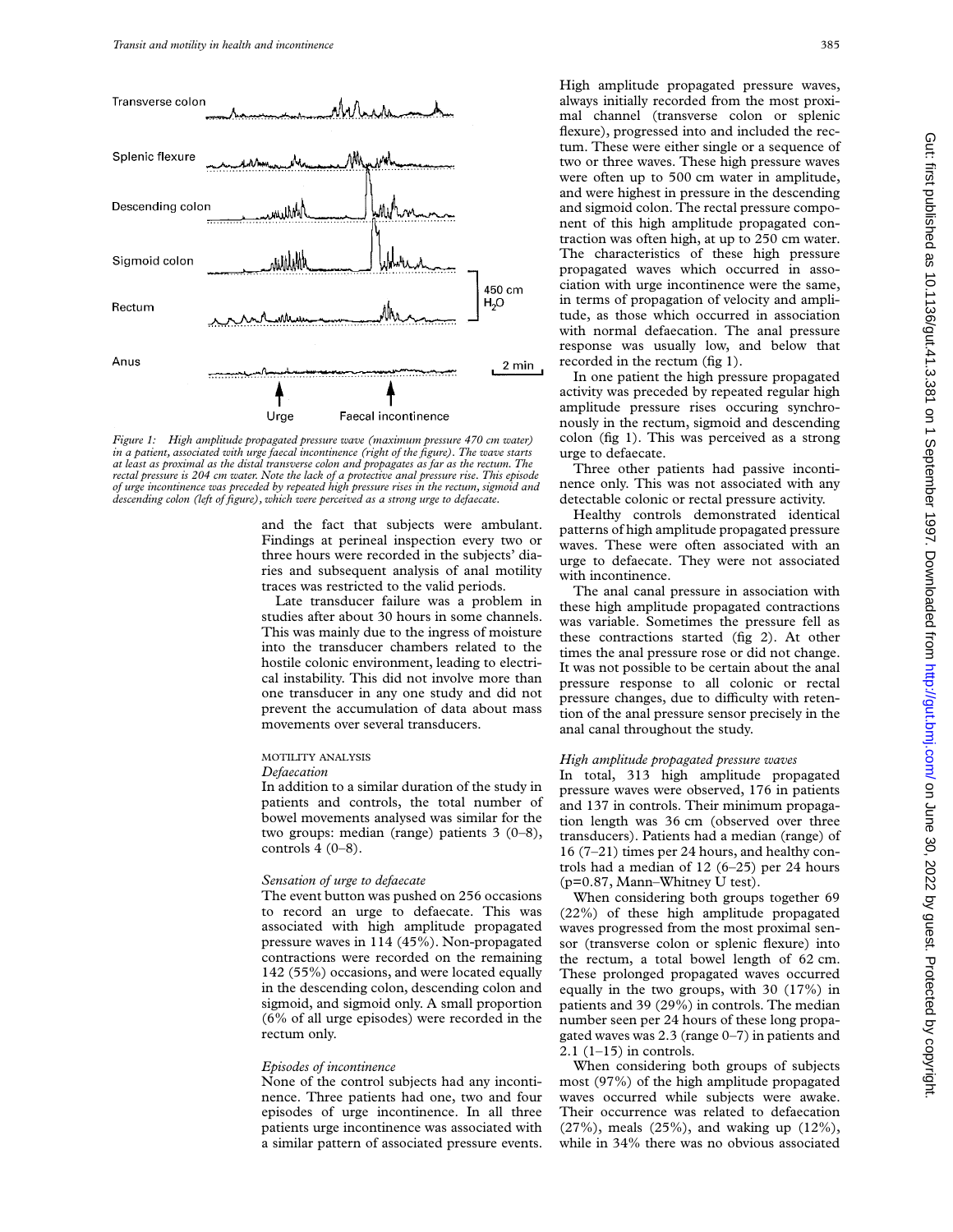

*Figure 2: Repeated high amplitude pressure waves in a healthy subject associated with an urge to defaecate and the defaecation. Note the anal relaxations which occurred soon after the onset of these waves; the anal pressure was stable prior to these motor events.*



*Figure 3: Rhythmic motor activity in a patient whose manometric probe was positioned in the rectum and long sigmoid colon only. The rhythmic activity, similar to previously described "rectal motor complexes", appears in this instance to be propagated in a retrograde direction. Other rhythmic activity in the left colon was non-propagated. The lowermost rectal channel may show artefactual pressure rise.*

event. The associated events were similar for the two groups of subjects.

Of the 42 bowel actions, 41 (98%) were associated with at least one preceding high amplitude contraction. The median number of high amplitude pressure waves preceding each defaecation was 2.2 (range 1–4). The number was similar for the two groups. The high amplitude propagated pressure waves seen in association with defaecation were similar in their speed of propagation and amplitude to those which were not associated with defaecation. On most occasions, at least one high pressure propagated wave associated with defaecation progressed as far as the rectum.

#### *Rectal and colonic rhythmic pressure activity*

Rectal motor complexes were recorded in five patients and four controls. Patients had a median of nine per 24 hours (range 1–15), compared with controls 13 (5–28). Their median duration was 15 minutes and 13 minutes, respectively. The median amplitude was 86 cm water and 59 cm water, respectively.

Similar rhythmic activity was also observed in four patients and five controls in the sigmoid colon. This was seen much less frequently than rectal rhythmic activity, being recorded 13 times in total during the entire studies in three patients and 29 times in five controls.

These events were recorded frequently in one patient who had a rectosigmoid study only. The number of such rhythmic episodes recorded per 24 hours was 21 in the proximal sigmoid, 38 in the mid-sigmoid, and 31 in the rectum. Their amplitude was higher in this patient compared with the other studies, often reaching a maximum of 250 cm water (fig 3). In this patient, although not in other studies, there did seem to be possible antegrade and retrograde progression of these motor complexes.

Rhythmic activity was also observed in the descending colon in two patients on three occasions in total. Their duration was eight, 11 and 16 minutes, their amplituides were 70, 80 and 120 cm water, and their frequency of contraction was three/minute, four/minute and five/minute.

# RADIOISOTOPE TRANSIT STUDY *Gastric emptying*

Gastric emptying of solids and liquids was not significantly different between the two groups, when comparing the duration of the lag phase, time for 50% gastric emptying, and percentage of isotope remaining in the stomach after three and six hours. The time for radioisotope in the solid phase to reach the caecum also did not differ significantly between the two groups.

Individual analysis of subjects compared with our laboratory normal range<sup>28</sup> showed that all healthy controls had normal gastric emptying of liquids and solids. Three of the six incontinent patients demonstrated abnormalities of emptying: delayed late gastric emptying of solid and liquid in one patient, fast gastric emptying of solid in one patient, and slow gastric emptying of solid in one patient.

#### *Small bowel transit*

There was no significant difference between the two groups of subjects in the rate of small bowel transit.

#### *Colonic transit*

Colonic transit was not significantly different between the two groups. In particular, there was no abnormality of colonic storage. The progression of the centre of mass of the radioisotope in the colon was not significantly different between the two groups of subjects: 3 (2.2–6.7) *v* 2.5 (1.8–4.3), centre of mass, median (range), controls *v* patients, at 24 hours; 4.7 (3.7–6.5) *v* 5.1 (2.9–6.8) at 48 hours.

In addition, the proportion of radioisotope in each colonic segment for each of the 24 hour periods was not significantly different between the two groups of subjects. When a separate analysis was undertaken for the proportion of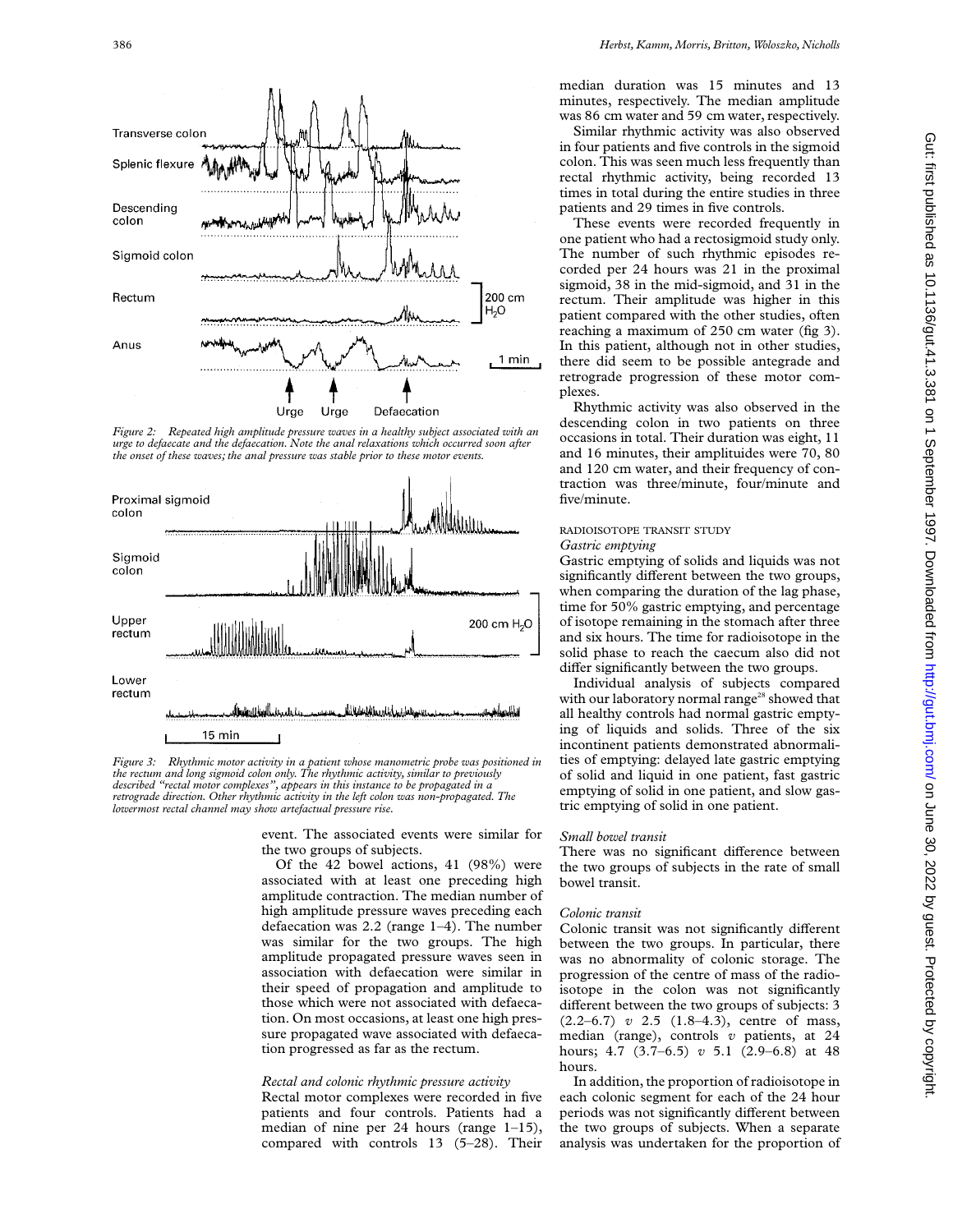TABLE 2 *Proportion of colonic contents passed and intracolonic movement of contents associated with bowel actions*

| Parameter       | Controls    | Patients     | p Value <sup>*</sup> |
|-----------------|-------------|--------------|----------------------|
| Stool output    | $23(13-87)$ | $23(9-33)$   | 0.46                 |
| Proportional    |             |              |                      |
| decrease (right |             |              |                      |
| colon)          | $13(10-23)$ | $24(4 - 41)$ | 1.0                  |
| Proportional    |             |              |                      |
| decrease (left  |             |              |                      |
| colon)          | $53(18-83)$ | $26(7-46)$   | 0.20                 |
| Decrease in     |             |              |                      |
| content (right) |             |              |                      |
| colon)          | $6(5-8)$    | $6(2-22)$    | 1.0                  |
| Decrease in     |             |              |                      |
| content (left   |             |              |                      |
| colon)          | $25(6-51)$  | $13(3-33)$   | 0.29                 |

Results are expressed as median (range).

Stool output, percentage of original total radioisotope mass passed with each bowel action.

Proportional decrease, decrease in each colonic region occurring with defaecation, expressed as a proportion of the pre-defaecation count in that region.

Decrease in content, decreases in the count in the right and left colon after defaecation, taking the original total colonic content as 100%.

\*Mann–Whitney U test.

radioisotope in the right (caecum to transverse) and left (splenic flexure to rectum) colon, the two groups did not differ significantly (all p>0.2).

The percentage of stool output of radioisotope was analysed for each of 34 defaecation episodes (22 in patients). There was no significant difference between the two study groups (table 2).

Movements of radioisotope were determined from the immediate pre- and post-defaecation scans in 26 defaecation episodes (20 from patients). For the remainder no predefaecation scans were available, as these occurred in the early morning when subjects did not wait for a scan to be taken. Patients and controls passed a similar proportion of their colonic contents with each stool, and had a similar shift of colonic contents from the right to the left colon (table 2).

# *Radioisotope movement associated with episodes of urge incontinence*

Radioisotope scans were available before and after urge incontinence for four of the seven episodes. In three episodes the radioisotope was in the right or transverse colon and movement within the right colon was seen in one of these episodes. In one major episode of urge incontinence 78% of the total isotope ingested was passed.

#### **Discussion**

To our knowledge there are no previous recordings of colonic motor activity which involve recordings using multiple colonic pressure ports, over a period of more than 24 hours duration, and in the relatively unprepared state. Although subjects had an enema prior to intubation, the proximal colonic contents were undisturbed and patients were studied for long enough to allow normal colonic filling. We cannot exclude that some of the obervations we recorded were influenced by the presence of a manometric tube in the colon, although previous studies in animals have suggested that the presence of an intraluminal recording device has little influence on the pattern of colonic motor activity.<sup>35</sup> We therefore believe that this study provides new information on the pattern of colonic motor activity in healthy subjects. In addition to describing the natural frequency of high pressure propagated waves, we have characterised the changes occuring during defaecation, and have newly identified rhythmic activity proximal to the rectum. Lastly, we have related the transit of contents to motor events. These observations have been extended to patients with idiopathic incontinence.

This study has shown that in health the left colon normally demonstrates approximately 14 high pressure propagated waves over 24 hours. This number is higher than that reported in two previous studies.<sup>16 36</sup> Both our own study and these earlier studies involved the use of colonoscopically inserted intracolonic tubes, which may affect colonic motility. The major difference therefore probably relates to the fact that our study involved the measurement of motility when the bowel contained its normal contents. A majority of high amplitude propagated waves were associated with defaecation, eating or waking, confirming the findings from a previous ambulatory study of colonic motility,<sup>15</sup> although in this study the bowel had been prepared by purgation.

Approximately one fifth of these propagated high pressure waves progress to include all of the left colon and rectum. This number is similar to that reported in two previous studies<sup>18</sup> <sup>19</sup> of colonic motility recorded using a lesser number of transducers introduced into the colon transnasally.

Defaecation was often associated with these high pressure waves propagated into the rectum. This motor sequence is identical to that reported previously in a single healthy subject, although in that case the bowel was prepared and stimulated with bisacodyl.<sup>37</sup> The anal relaxation seen in that study, $37$  which occurred early in association with the colonic activity, was also seen in our study. This coordinated motor activity involving the colon and sphincter may be controlled centrally, as occurs in the oesophagus and lower oesophageal sphincter during swallowing,<sup>38</sup> or via intrinsic neural pathways.

In the current radioisotope study normal defaecation usually involved evacuation of approximately half the left colonic contents, and was also associated with movement of right colonic contents to the left colon. In 1965  $Halls<sup>14</sup>$  showed, using radio-opaque markers, that defecation involves the evacuation of a variable proportion of the bowel ranging from just the rectum to the whole bowel distal to the distal transverse colon. Lubowski et al<sup>39</sup> studied normal defaecation using orally ingested <sup>111</sup>Indium labelled DTPA. The bowel was not intubated. The mean percentage segmental evacuation which occurred during defaecation was 20% in the right colon, 32% in the left colon, and 66% in the rectum. These figures are similar to those observed in this study.

Our study has also shown that the sensation of an urge to defaecate is associated with high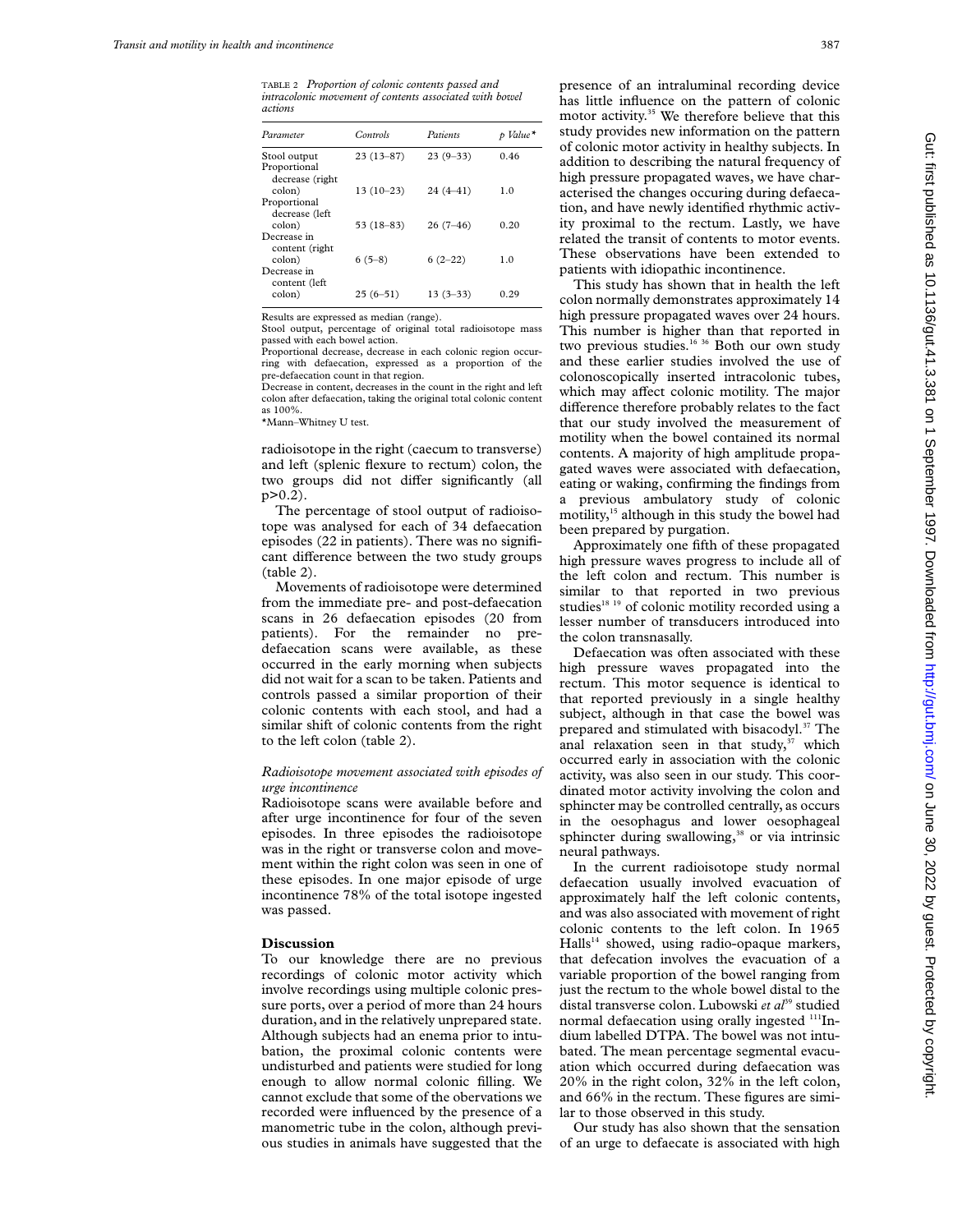pressure propagated waves approximately half the time. The remainder of the time the same sensation is associated with high pressure contractions which are not propagated. Narducci *et al*, in a study of prepared colon in healthy subjects using perfused manometry, have previously recognised the association of high amplitude propagated pressure waves and the sensation of an urge to defaecate.<sup>16</sup> Many of these pressure events do not seem to be related to the movement of colonic contents, although it is possible some were associated with the transport of gas. Drossman *et*  $al^{20}$  studied the movement of colonic contents in association with an urge to defaecate, using ingested radioopaque markers and radiographs taken before and after the sensation. There was no apparent movement of colonic contents associated with a sense of urgency, although retrograde movement was observed if defaecation was suppressed. Crowell and colleagues,<sup>15</sup> also using ambulatory solid state recordings, have shown that the distal bowel is capable of retrograde peristalsis. They found this motor event most commonly before bowel movements, and they may well have therefore been associated with the suppression of defaecation.

Rhythmic motor activity was observed in the rectum, similar to the "rectal motor complexes" described previously.29 30 However, we also documented similar rhythmic activity in the sigmoid and descending colon. This activity varied in its propagation characteristics, site of occurrence, and the length of bowel over which synchronous contractions occurred. In only one patient was there possible antegrade and retrograde propagation of this activity, although this was uncertain. To our knowledge this type of rhythmic activity has not been described previously in the large bowel proximal to the rectum. Its importance is uncertain.

We observed a number of characteristic findings in patients with faecal incontinence. Urge incontinence was associated with high pressure propagated activity which did not differ from that seen in normal subjects, with or without defaecation. The difference must therefore relate to the anal pressure events associated with this bowel activity, namely an inability to oppose an increase in rectal pressure by increasing voluntary sphincter muscle activity. Previous studies in our unit $12$  13 and others $22$  support this concept, and have shown that patients with urge faecal incontinence have low squeeze pressures and external sphincter damage or weakness. Unfortunately, we were unable to obtain reliable anal pressure recordings during this study, mainly because of the short anal canal and low anal pressure in patients with faecal incontinence. The probes often moved out of the high pressure anal canal zone, despite fixation to the skin and repeated checking.

Although we did not obtain enough anal recordings to make definitve comments about a lack of sphincter contractile response in incontinent patients, in at least one patient with urge incontinence we did observe strong anal contractions associated with propagated colonic pressure activity. However, the patient still experienced urge incontinence. Several factors may account for this. The anal pressure may still be lower than the very high rectal pressures we observed. In addition, there may be sensory abnormalities which lead to a late or inadequate sphincter response. In support of this possibility are the well documented sensory abnormalities in patients with incontinence without structural sphincter damage.<sup>9</sup>

Passive faecal incontinence was not associated with detectable manometric changes. This would also fit with previously published data suggesting that passive incontinence is predominantly associated with smooth muscle internal anal sphincter weakness.<sup>13 22</sup> Clinically, this fits with the observation that passive incontinence occurs when isolated damage to the internal anal sphincter has been sustained—for example after excessive anal dilatation.<sup>40</sup> Passive loss of stool seems to be more a phenomenon of failure to seal the anal canal, without necessary involvement of the proximal bowel.

Patients with faecal incontinence also demonstrated abnormalities of upper gut function, although these were variable. These findings raise the possibility of a more widespread involvement of disturbed extrinsic autonomic innervation. Alternatively, the inability to suppress defaecation may lead to altered intrinsic intramural or extrinsically coordinated reflexes.

We did not demonstrate an abnormality of colonic transit or storage in patients with faecal incontinence in this study. There may be several reasons for this. Transit may be normal. Alternatively, a study of a larger number of patients with passive incontinence alone, perhaps associated with loose stools and increased bowel frequency,<sup>11</sup> may have demonstrated a problem of rectal storage. Shifts of contents are often difficult to identify accurately in radioisotope scans because they are not always associated with an absolute change in the count in a colonic region. More frequent scans may also be required to detect small movements,<sup>39</sup> although this is impractical when studying an unpredictable event such as incontinence.

This study involved very prolonged measurement of large bowel activity in the unprepared state. It has therefore provided much new data on normal physiological activity and the physiological changes associated with normal events and abnormal symptoms. However, the colon is a relatively hostile environment, the pressures recorded are very high, and the probe is subject to considerable trauma if the subject is fully mobile. The solid state sensors are probably too expensive and not robust enough to make such studies routinely possible. The memory required on the portable recording devices also needs to be large to accommodate a long recording time from many sensors, although the sampling frequency can be lower than that required in the oesophagus, for example.

In summary, we have characterised some of the physiological changes associated with normal large bowel activity. Urge incontinence, an urge to defaecate, and defaecation can all be